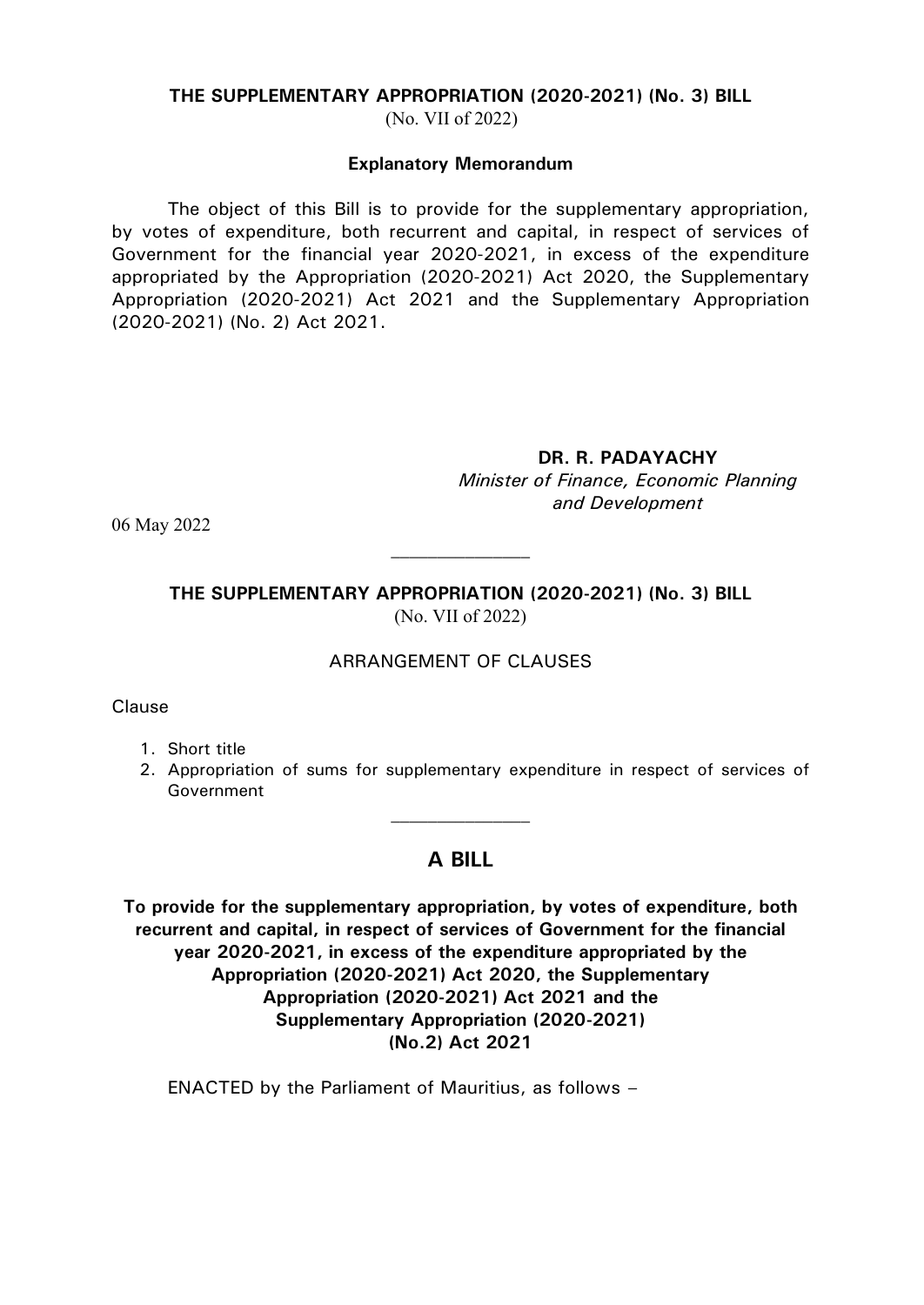### **1. Short title**

This Act may be cited as the Supplementary Appropriation (2020-2021) (No. 3) Act 2022.

## **2. Appropriation of sums for supplementary expenditure in respect of services of Government**

(1) A total sum not exceeding one billion and one hundred and eighty million four hundred and seventy four thousand rupees (Rs 1,180,474,000) in respect of the vote of expenditure, both recurrent and capital, specified in the Schedule, being the total sum in excess of the expenditure appropriated by the Appropriation (2020-2021) Act 2020, the Supplementary Appropriation (2020- 2021) Act 2021 and the Supplementary Appropriation (2020-2021) (No. 2) Act 2021, shall be appropriated to meet the supplementary expenditure in respect of the services of Government for the financial year 2020-2021.

(2) The expenditure of the total sum under subsection (1) shall be appropriated by votes of expenditure, in conformity with the Schedule and the Estimates of Supplementary Expenditure (2020-2021) (No. 3) of 2022 laid before the Assembly.

 $\mathcal{L}_\text{max}$